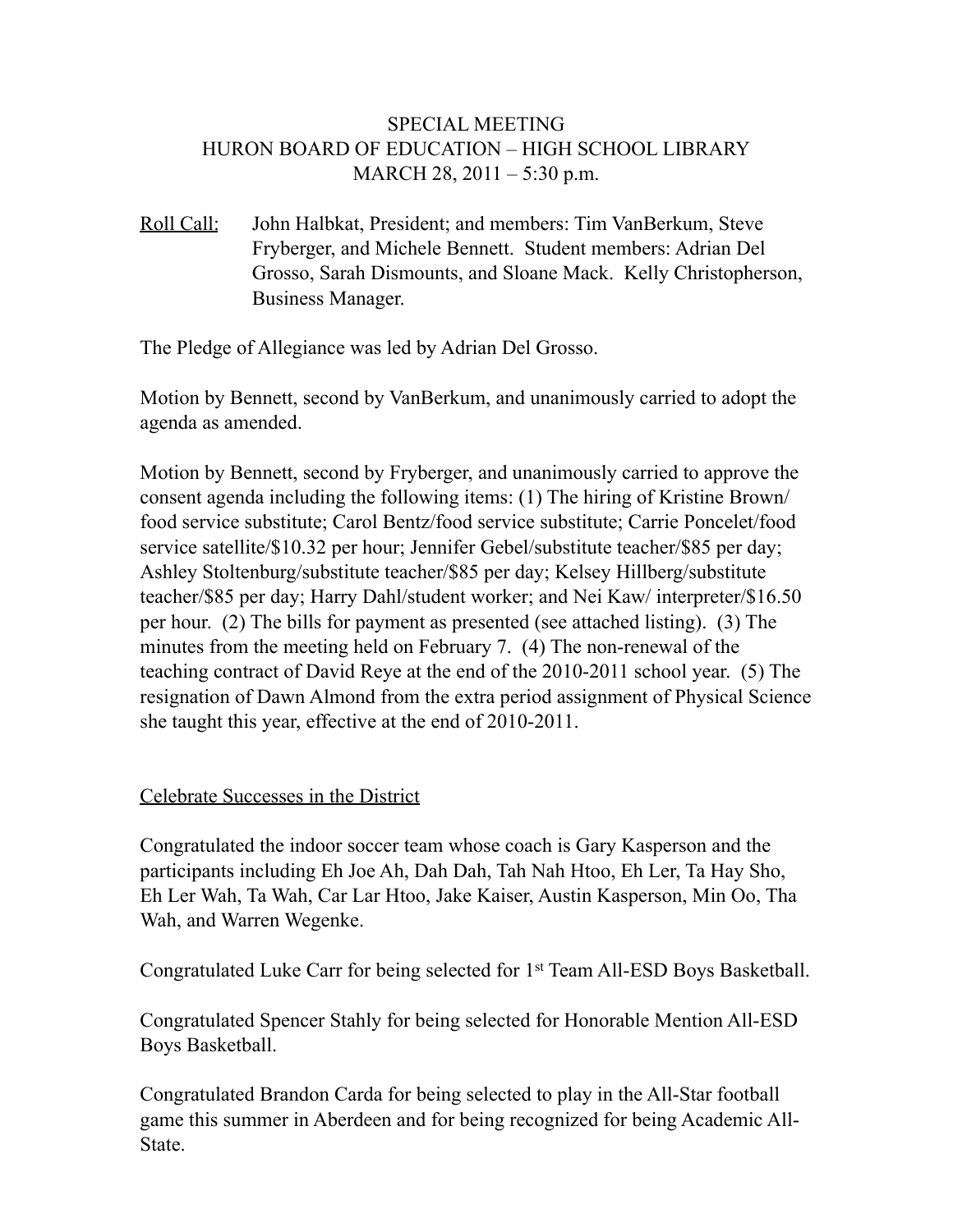Congratulated TyAnn Buddenhagen for being selected to play in the All-Star basketball game this summer. Congratulated Cameron Frey for winning the recent Pepsi State Bowling Tournament.

Congratulated Jeramy McHugh for bowling a 300 game and placing fifth in the Pepsi State Bowling Tournament.

Congratulated Nancy Schoultz for her recent accomplishments in the Huron City Bowling Tournament where she was scratch and handicapped singles champion.

#### **Reports**

Classified Employee of the Month – Jeff Dahr, full-time bus driver for the transportation department, was recognized as the Classified Employee of the Month for April.

Student Handbooks Policy CHCA – Terry Nebelsick discussed revising the policy.

Legislative Action Network – Tim VanBerkum gave a final update on the 2011 Legislature.

School Funding Report – Kelly Christopherson gave a report on school funding.

Community Forum – Kelly Christopherson gave a report on the community forum held February 7, 2011.

Superintendent's Report – Terry Nebelsick, Acting Superintendent, gave an update on the plan for reconfiguration.

Dates to Remember – March 29 and 31 are elementary conferences. April 2 is the School Board Candidate Forum at City Hall. April 11 is the first teacher negotiations session. April 12 is the school board election. April 13 is an early release and elementary planning day. April 22 is Good Friday and there isn't any school. April 25 is a make-up snow day and there is school. April 26 is the 2nd teacher negotiations session. May 9 is the 3rd teacher negotiations session. May 13 is 8th grade recognition night.

## Community Input